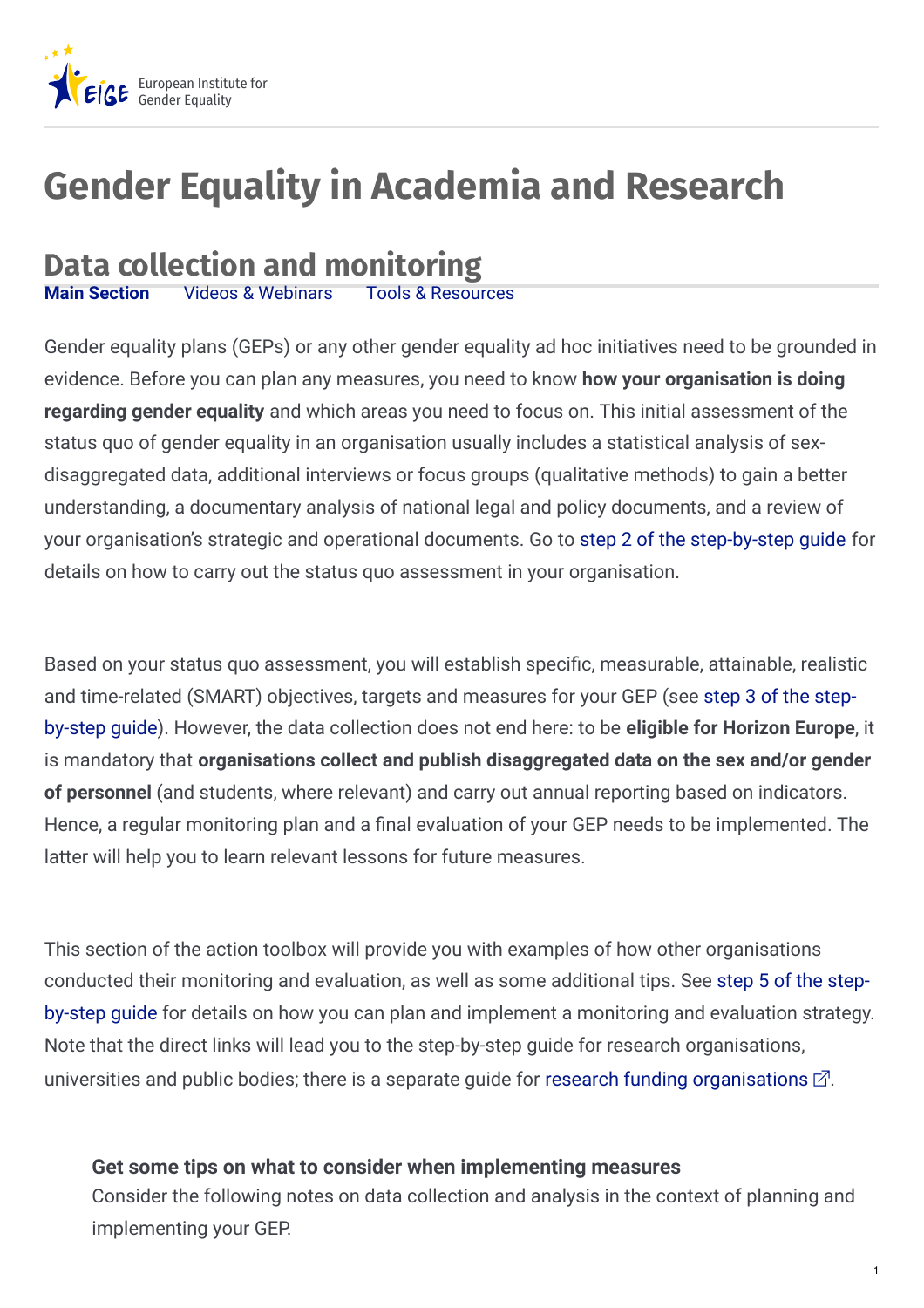Plan your monitoring and evaluation strategy at the very beginning. Starting with your initial status quo assessment, consider which areas to focus on and set out measures in your GEP. When planning the details of your GEP, consider in which way you will monitor progress and evaluate the impact of your measures. You may want to embed your monitoring and evaluation strategy in a theory of [change](https://www.unwomen.org/sites/default/files/Headquarters/Attachments/Sections/How We Work/UNSystemCoordination/UN-SWAP/UN-SWAP-2-Theory-of-change-for-system-wide-gender-related-results-FAQs.pdf)  $\mathbb{Z}$ , so that it supports a structured understanding of how and why you think your planned measures will contribute to change in your organisation.

While baseline data and information (as collected during the initial status quo assessment) are necessary as input for tailoring a context-sensitive GEP, it is good not to spend too much time just collecting and analysing information. If necessary, complementary analytical efforts can still be undertaken when concrete activities have started already.

Gender-sensitive and gender-specific indicators are key to measuring gender-related changes over time. They can be quantitative (e.g. numbers of women and men researchers), or qualitative (usually used to capture/assess people's experiences, opinions, attitudes, behaviours and feelings). While quantitative indicators can provide statistical evidence of what has changed, qualitative analyses allow the quality of change to be assessed and help you understand why certain patterns have occurred. The best way to capture the status of gender (in)equality in the organisation and to assess progress is by **combining the use of quantitative indicators with qualitative ones** (see [step](https://eige.europa.eu/gender-mainstreaming/toolkits/gear/step-step-guide/step-5) 5 for concrete suggestions).

Remember that 'women' and 'men' are very heterogeneous groups and that differences in the situations of individuals within these groups might be significant. Pay attention to **intersecting inequalities** and the influence of other factors (such as age, career stage, family status, contractual basis). Try to consider at least three **gender categories** when collecting your data, for example woman, man and non-binary (or gender-diverse). Furthermore, it is important to realise that monitoring and evaluation are very important for the **accountability, but also the visibility**, of your measures. Make sure to **communicate** your results to relevant stakeholders regularly and use the data to ensure their support.

In order to get more detailed information and guidance on data collection and monitoring, check out the resources provided in the **tab 'Tools and resources'**.

**Get inspired by what other organisations have implemented**

Here are some **examples of measures** implemented in other organisations (note that they will open in a new window):